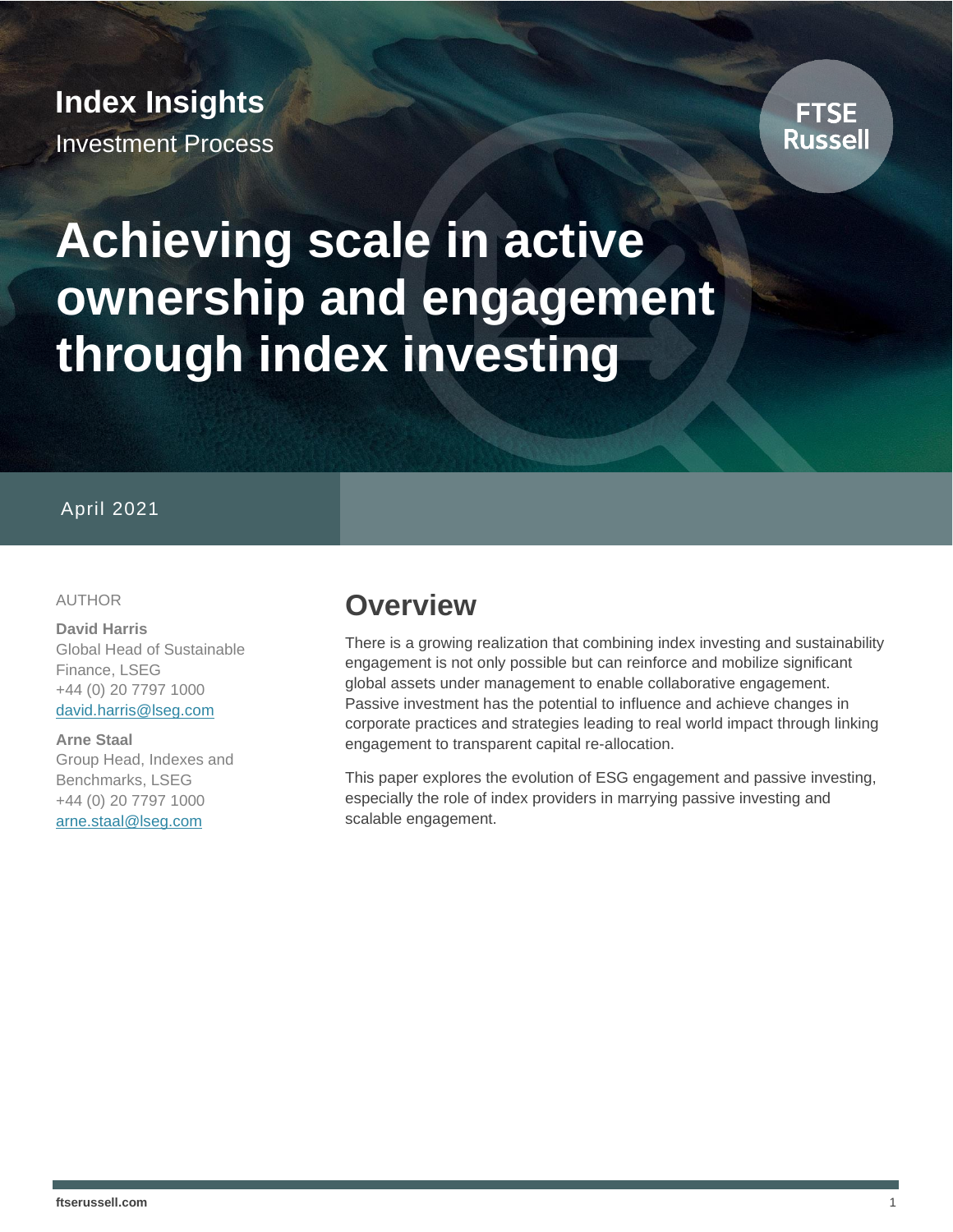# **Contents**

| <b>Executive summary</b>                                                                                  | $\mathbf{3}$   |
|-----------------------------------------------------------------------------------------------------------|----------------|
| <b>Introduction</b>                                                                                       | 4              |
| Application of active ownership to passive investment                                                     | $\overline{4}$ |
| Perceived barriers to bringing engagement and passive investment together                                 | 5              |
| <b>ESG stewardship in 'traditional' passive investment</b>                                                | 7              |
| <b>Building ESG engagement into index design</b>                                                          | 8              |
| 1. The origins of engagement though ESG indexes                                                           | 8              |
| 2. The potential for "Smart Sustainability" or tilted indexes to be used for engagement                   | 10             |
| 3. Using the EU Climate Transition and Paris-aligned benchmarks for engagement purposes                   | 10             |
| 4. Taking collaborative engagement and index design to the next level – the Transition Pathway Initiative | 11             |
| <b>Conclusion</b>                                                                                         | 13             |
| <b>Bibliography</b>                                                                                       | 14             |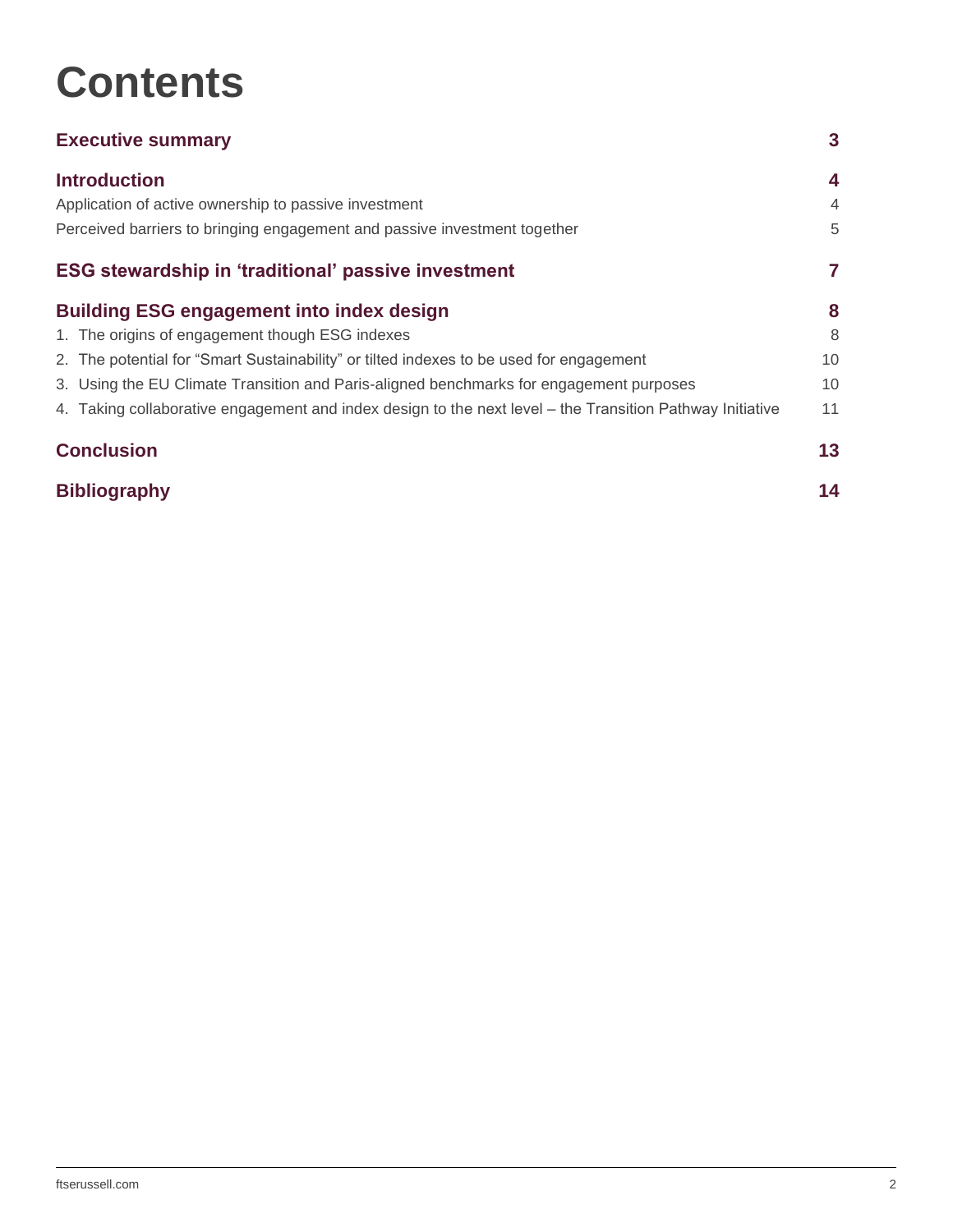## <span id="page-2-0"></span>**Executive summary**

- **Historically, passive investing and sustainability engagement were deemed to be at best challenging, at worst incompatible**. A case has been frequently made in the past that passive investors are best able to engage the management of investee companies because they are usually low-turnover and long-term orientated. However, some have argued that the inability of passive managers to divest or "exit" outside formal index changes can undermine their engagement strength with companies.
- **The growth in the use of sustainability indexes by asset owners for large mandates has led to an opportunity for a new type of issuer engagement that is linked to the index methodologies and rules.** For this to be effective, sustainability index providers have to set clear and transparent rules and ensure corporate issuers across the whole market can understand the assessment methodologies they use.
- **If companies have clarity on how they can meet the index inclusion rules, or increase their weighting in the index, then they can be incentivized and rewarded to achieve real-world improvements in corporate sustainability performance.** The incentives for companies to respond positively to meet index criteria can be the reputational benefits, if there is visibility in index selection, and in addition can increasingly be through greater investment flows as larger asset volumes follow the resultant indexes.
- **There are examples where sustainability indexes have had impact on corporate practices.** The FTSE4Good index series, launched in 2001, has led to measurable improvements in corporate sustainability performance. This has been driven by incremental increases in inclusion thresholds together with grace periods, where the corporate CEOs are notified 12 months in advance of an index deletion to improve their standards.
- **The growing popularity of sustainability indexes employing tilt methodologies promises to enhance the effectiveness of index-based engagement.** Tilting an index composition towards, and away, from companies based on transparent sustainability criteria provides a clear incentive for companies to improve their performance. The launch of the European Union Paris-aligned and Climate Transition benchmarks also aims to link corporate environmental performance with available capital. However, questions exist over the strength of the market signal likely to be provided by this initiative, unless the indexes can be tied into effective corporate engagement.
- **Collaborative engagement and indexing, as exemplified by the Transition Pathway Initiative (TPI), may provide a powerful and simple approach to engagement on climate performance.** The weight of asset owner-backing for the TPI and the related Climate Action 100+ initiative, the clear engagement agenda involved, allied with the simplicity and transparency of the TPI index send a strong message to companies about what is expected of them by investors.
- **While traditional shareholder engagement remains important, indexes can provide an effective new lever for engagement.** This type of corporate engagement through index investing can complement, and certainly does not aim to replace, more traditional forms of shareholder engagement carried out by asset managers, and asset owners through direct engagement, engagement service providers and shareholder voting.
- **This paper demonstrates that sustainability index design can deliver scalable, efficient and impactful corporate engagement across entire markets.** It offers clear incentives for companies to improve sustainability performance and deliver outcomes sought by asset owners and society at large.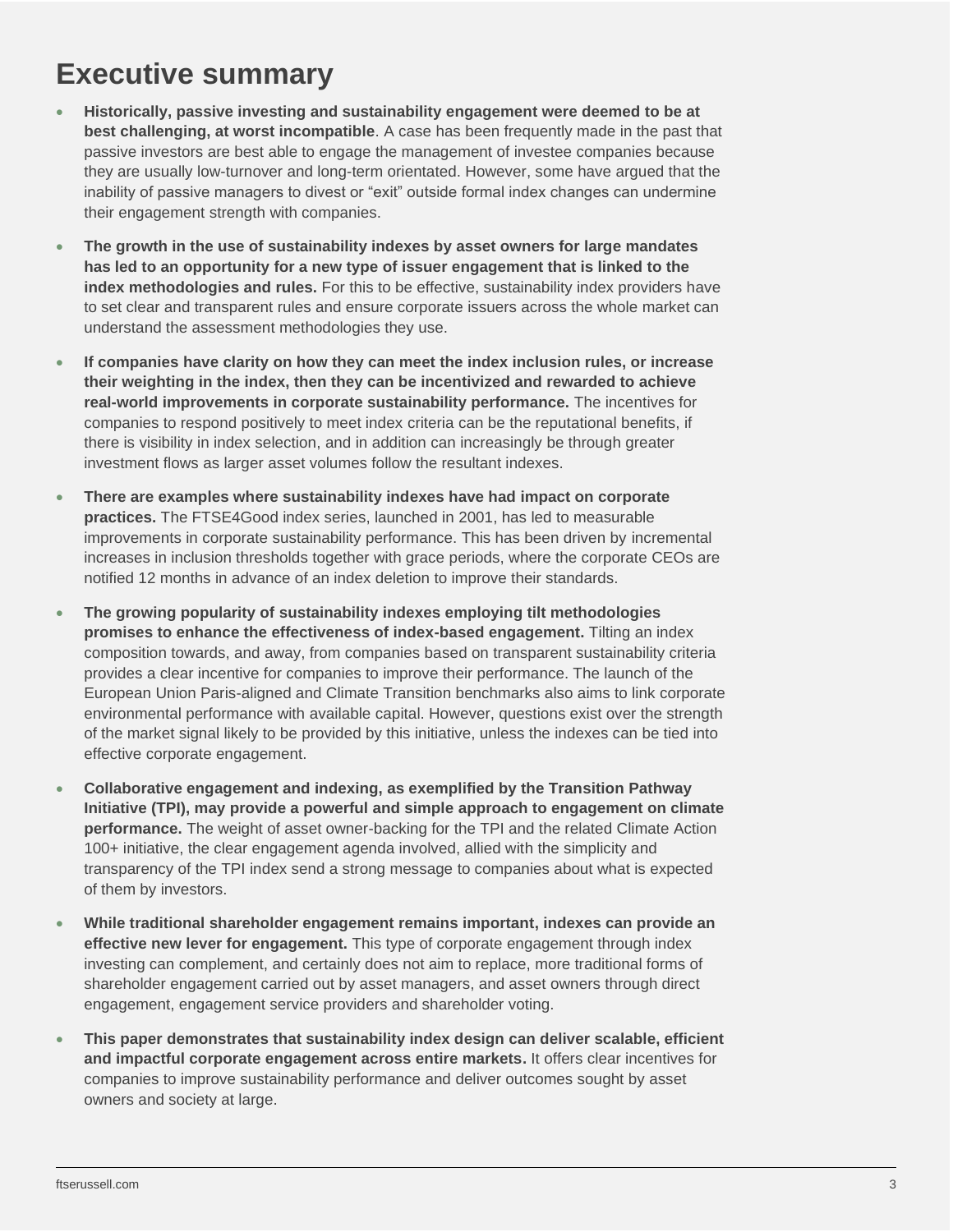# <span id="page-3-0"></span>**Introduction**

There have been two main themes in investment management over the previous decade. The first is the dramatic rise in passive investing. The second is the acceptance of sustainable investment techniques by the investment community.

Investors have become increasingly attracted to passive investment vehicles due to the lower management fees they charge compared with actively managed alternatives, while providing diversification benefits. The trend is particularly clear in the US. As of March 2020, passive funds accounted for 41% of the assets held in open-ended mutual funds and exchange-traded funds (ETFs), up from 3% in 1995 and 14% in 2005.<sup>1</sup> In August 2019, assets in US index-tracking equity funds exceeded those in active funds, at \$4.271 trillion compared to \$4.246 trillion.<sup>2</sup>

Meanwhile, sustainable investment is booming. Signatories to the Principles for Responsible Investment (PRI) now represent around \$110 trillion of assets under management worldwide. In the second quarter of 2020, net inflows of \$71 billion into funds that explicitly incorporate ESG factors pushed the volume of assets they account for above \$1 trillion for the first time, according to Morningstar.<sup>3</sup> In Europe, ESG funds accounted for almost a third of all European fund sales in the second quarter of 2020, attracting 63% more new money than traditional equity funds, according to Morningstar.<sup>4</sup>

These two trends overlap. According to Lyxor Asset Management, passive ESG funds grew at an average annual rate of 33% in the five years to June 2019 – three times faster than the growth of active ESG funds over the same period.<sup>5</sup>

The overlap has been supported by the parallel rise in smart-beta, or factor investing, whereby index providers tilt investment portfolios to capture factors such as value, quality, low volatility, momentum and size. This approach provides investors with investment vehicles that combine the cost benefits of index-based passive investments with elements of active investment.

### <span id="page-3-1"></span>**Application of active ownership to passive investment**

An important element of responsible investment is active ownership, or stewardship. The PRI's second principle commits signatories to be "active owners and incorporate ESG issues into [their] ownership policies and practices". These practices are commonly understood to include voting at company AGMs and engaging with company management regarding sustainability issues of concern.

Active ownership is an important element of well-functioning financial markets. It warrants that managers of companies are held accountable by their owners (shareholders) and lenders (debt providers). It can help ensure that individual companies develop effective governance structures and act in a responsible manner, potentially reducing the risk of environmental pollution, human rights abuse or executive corruption.

<sup>1</sup> Federal Reserve Bank of Boston (2020), *The Shift from Active to Passive Investing: Risks to Financial Stability?*

<sup>2</sup> ["End of Era: Passive Equity Funds Surpass Active in Epic Shift"](https://www.bloomberg.com/news/articles/2019-09-11/passive-u-s-equity-funds-eclipse-active-in-epic-industry-shift), John Gittelsohn, *Bloomberg*, 11 September 2019.

<sup>3</sup> ["Sustainable investment funds just surpassed \\$1 trillion for the first time on record"](https://www.cnbc.com/2020/08/11/coronavirus-esg-and-sustainable-funds-surpass-1-trillion-for-the-first-time.html), Sam Meredith, *CNBC*, 11 August 2020.

<sup>4</sup> ["ESG funds attract record inflows during crisis",](https://www.ft.com/content/27025f35-283f-4956-b6a0-0adbfd4c7a0e) Siobhan Riding, *Financial Times*, 10 August 2010.

<sup>5</sup> ["How index investing can drive sustainable finance transition"](https://www.ft.com/content/65d307c4-7379-455e-bcb2-d821b670a90f), Lionel Paquin, *The Financial Times*, 2 July 2020.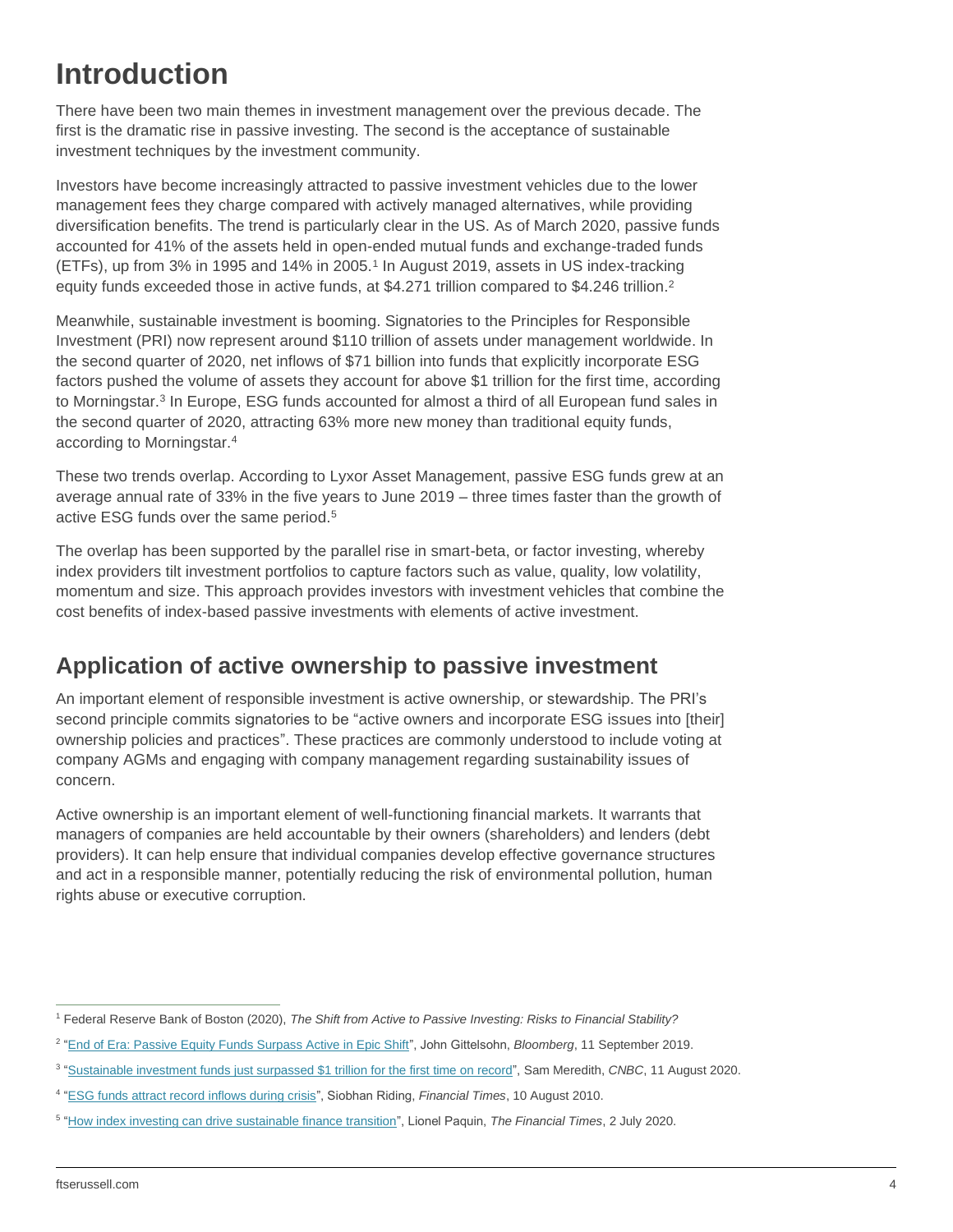There is a growing body of evidence that engagement can reduce risk and enhance returns. One of the best-known examples is the co-called 'CalPERS effort', where engagement by the US pensions giant on corporate governance with underperforming companies generated excess cumulative returns of 13.72 percentage points above the benchmark over five years.<sup>6</sup>

Similar findings were reported by academic researchers Elroy Dimson, Oguzhan Karakas and Xi Li. They analyzed more than 2,000 ESG engagement processes within US firms from 1999 to 2009 and found that engagements generated an average abnormal return of 2.3% (adjusted for company size) over the year, following the initial engagement. This figure increased to 7.1% for successful engagements.<sup>7</sup>

### <span id="page-4-0"></span>**Perceived barriers to bringing engagement and passive investment together**

Clearly, there is a strong case for investors undertaking active ownership regarding their passive investments. However, combining passive investment and active ownership presents challenges.

- **An inability to divest**: The fundamental issue for passive, rules-based, investors is that if engagement fails, they lack the ultimate sanction provided by selling shares. Many investors argue that, for engagement to be effective, an investor must be prepared to walk away if a company's management refuses to respond appropriately. Because passive investors invest in all of the constituents of an index, such divestment is not typically an option. To borrow the language of the Kay review, companies are likely to give less weight to engagement from investors who are all 'voice' and no 'exit'.<sup>8</sup>
- **The sheer number of stocks involved**: In contrast with active investors, who often favor concentrated exposure to a small number of companies backed by in-depth research, passive investors typically own shares in large numbers of companies. This can make it difficult or impossible for investors to adequately research portfolio holdings and engage with management on a regular basis. Indeed, the influential Kay review of the functioning of UK equity markets explicitly advocated that active investors move towards more concentrated portfolios to allow greater involvement in how those companies are run $9$
- **Resources and research**: As a related issue, passive investors are unlikely to be able to justify the resources needed to engage with a large number of portfolio companies. Effectively engaging with companies usually requires indepth industry knowledge and a good understanding of the internal operations of the companies involved. Similarly, the low fees that passive investment managers are able to attract make it difficult for them to resource effective engagement programs.

Companies are less likely to give weight to engagement from investors who are all 'voice' and no 'exit'.

<sup>6</sup> "Wilshire: ['CalPERS Effort' improves company stock performance',](https://www.pionline.com/article/20131010/ONLINE/131019982/wilshire-calpers-effort-improves-company-stock-performance)" *Pensions & Investments,* 10 October 2013.

<sup>&</sup>lt;sup>7</sup> Elroy Dimson, University of Cambridge and London Business School, Oguzhan Karakas, Boston College, Xi Li, Temple University (2015), "Active Ownership", *Review of Financial Studies (RFS),* Volume 28, Issue 12, pp. 3225-3268, 2015. <sup>8</sup> Ibid.

<sup>9</sup> Department for Business, Innovation and Skills (2012), *[The Kay review of UK equity markets and long-term decision making.](http://www.bis.gov.uk/assets/biscore/business-law/docs/k/12-917-kay-review-of-equity-markets-final-report.pdf)*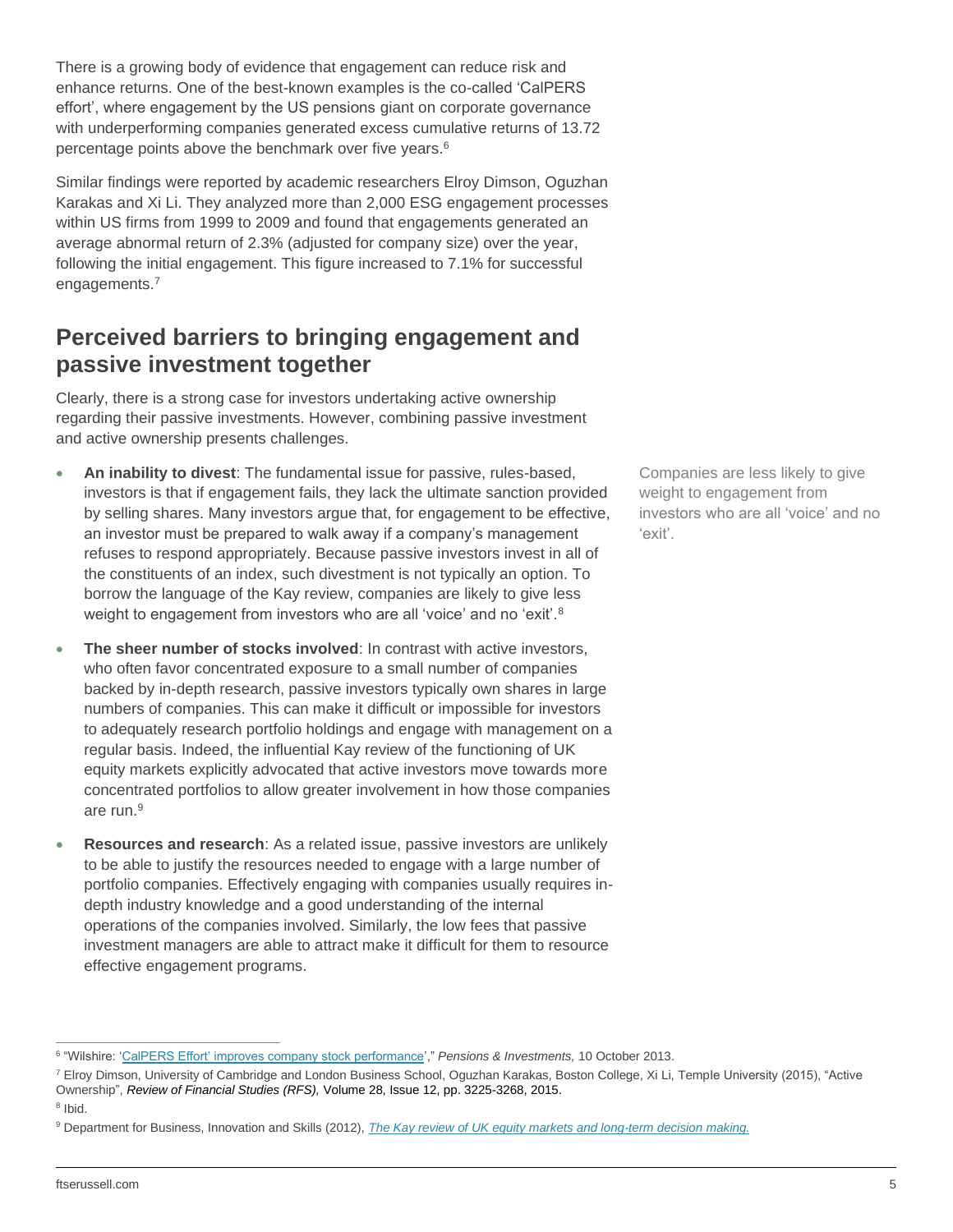- **Free-riding:** The large number of holdings in a typical passive investor's portfolio means that it is likely to hold very small percentages of each company's shares. The economic benefits of engaging with a company will therefore be minimal for each end-investor, making it more attractive to 'freeride' on engagement by others.
- **Acting-in-concert rules**: Issues around resources and the small proportions of companies owned by individual investors have encouraged investors to come together to engage collaboratively. However, in certain markets, particularly the US and Japan, some investors believe that acting-in-concert rules – designed to protect the rights of small shareholders – prevent investors working together to engage with companies.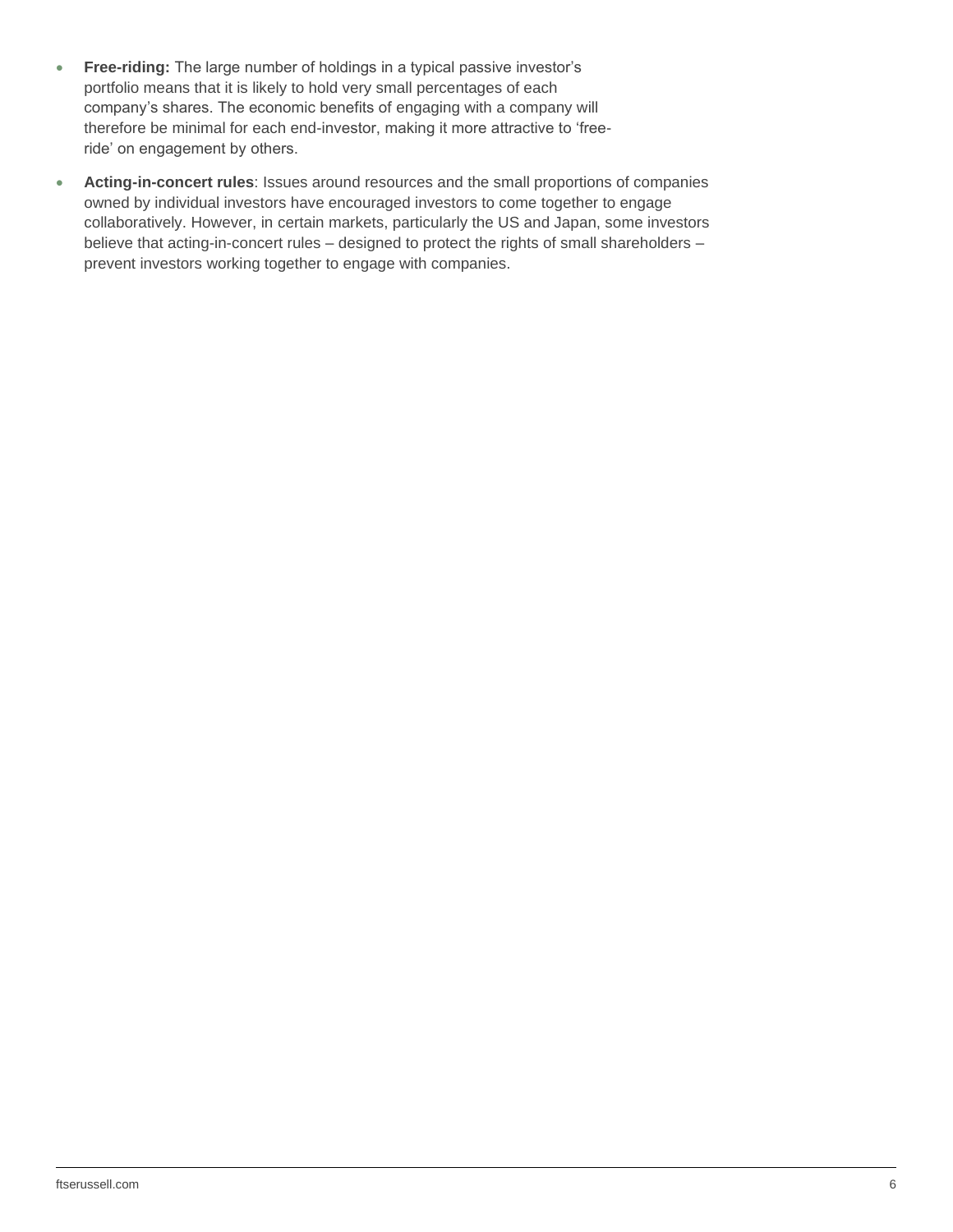## <span id="page-6-0"></span>**ESG stewardship in 'traditional' passive investment**

Many of these challenges can – indeed should – be overcome by investors. First, clients expect it. In a survey of how pension funds use passive investments, 127 pension funds in 20 countries, with combined assets of €2.2 trillion, were polled and found that almost all considered stewardship either "very important" (60%) or "important" (38%). However, the survey also found that only 19% of funds felt that their passive managers had met their stewardship goals to "a large extent".<sup>10</sup>

Second, the inability of passive investors to divest the securities of individual companies makes engagement all the more important. Many passive investors are, effectively, 'universal owners', who own small percentages of most (or all) large listed companies across an economy (or, in many cases, across many economies).

This means that not only are they forced to remain invested in poor sustainability performers, they are also subject to sustainability "externalities" that any one company is able to offload onto society at large. For example, a chemicals company might avoid costs by dumping untreated waste into a river – but a downstream water utility company or brewery would face additional costs in treating the water to the necessary standard. A passive investor will be broadly invested across the economy and is likely to be invested across both entities.

Indeed, this universal ownership incentivizes passive investors to engage in a manner that is ultimately more sustainable, argues Lionel Paquin, the chief executive of Lyxor Asset Management. Because they remain invested in stocks as long as they remain in the index, "voting can be a potent tool in the hands of passive managers, because the act of voting is by nature for them disconnected from that of portfolio management per se." An active investor may be disinclined to vote for a shareholder resolution that imposes costs on an individual portfolio company, but which would benefit the broader economy, whereas it would make sense for a passive investor to do so, he argues.<sup>11</sup>

That begs the question of how investment managers can overcome the challenges above. Collaborative engagement – regardless of whether participating investors invest actively or passively – can help address several of the other challenges. Investors can pool resources and collectively tackle a greater number of companies than would otherwise be the case. As for acting-in-concert rules, for the EU at least, the European Securities and Markets Authority has published a white list of issues where investors are permitted to collaborate – including issues around corporate social responsibility.<sup>12</sup>

But there is an additional tool that investors can use: they can outsource to index providers the work involved in setting standards and ensuring that they are met by investee companies. By developing indexes with clear and transparent rules on sustainability issues, and engaging broadly with investee companies to ensure compliance, index providers can do much of the heavy lifting of engagement on behalf of passive index investors. This should complement, rather than replace the type of shareholder engagement carried out by investment managers. In addition, by applying smart beta index construction practices to these passive indexes, providers can also reward or penalize companies through index over and under-weighting.

<sup>10</sup> CREATE-Research (2019), *Passive Investing 2019: The rise of stewardship.*

<sup>11</sup> ["How index investing can drive sustainable finance transition"](https://www.ft.com/content/65d307c4-7379-455e-bcb2-d821b670a90f), Lionel Paquin, *The Financial Times*, 2 July 2020.

<sup>&</sup>lt;sup>12</sup> "Information on shareholder cooperation and acting in concert under the Takeover Bids Directive" (Public statement), European Securities and Markets Authority, 8 February 2019.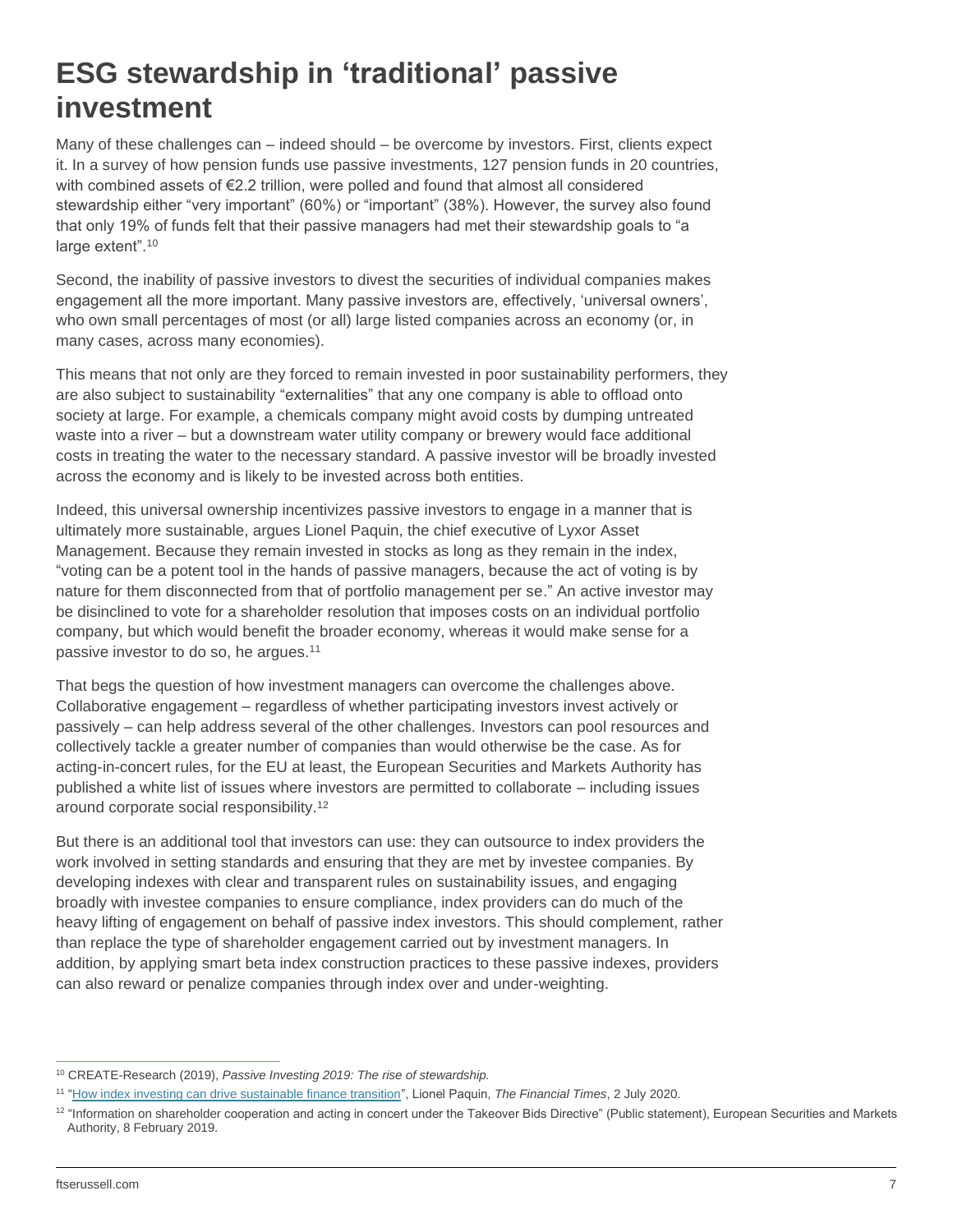# <span id="page-7-0"></span>**Building ESG engagement into index design**

By creating transparent index criteria and assessment processes, index design can create a powerful, scalable incentive structure and competitive framework that can complement direct investor engagement. This allows organizations responsible for index design and calculation to effectively undertake some elements of ESG engagement on behalf of their clients.

Indeed, numerous examples exist of sustainability index design helping to drive improved corporate performance among index constituents and companies aspiring to join or remain in ESG indexes. Below, we examine approaches to index design that combine active ownership and passive investment.

First, we consider the origins of engagement through ESG indexes via inclusion indexes such as FTSE4Good, where companies are included in the index on the basis of ESG criteria. Second, "Smart Sustainability" methodologies are considered that employ tilt methodologies to determine constituent weights, and how those can be used for engagement purposes. Third, the recently introduced EU defined environmental benchmark categories are considered. Fourth and last, an approach is considered that brings together collaborative climate engagement and index design which may provide an indication for the future of scale investor engagement.

### <span id="page-7-1"></span>**1. The origins of engagement though ESG indexes**

#### **FTSE4Good**

Launched in 2001, FTSE Russell's FTSE4Good Index Series is one of the world's longest running sustainable investment index families. The FTSE4Good indexes include companies from the relevant parent benchmark index which meet a variety of sustainability thresholds that form a set of inclusion criteria, creating a form of 'best-in-class' sustainability indexes.

These criteria have been developed over many years, drawing from established standards and frameworks. The criteria have been developed through market consultation processes and are reviewed by an independent committee of experts, the FTSE Russell ESG Advisory Committee. A broad range of stakeholders help shape the criteria, which has included NGOs, government bodies, consultants, academics, the investment community and the corporate sector. These inclusion criteria are revised regularly to ensure they remain consistent with market expectations and developments in ESG practice.

Crucially, FTSE Russell analysts communicate with companies globally about the sustainability methodologies and index entry requirements. There is also a detailed communication and engagement program with companies that no longer meet the index inclusion hurdle as the thresholds rise over time. This can involve engagement with several hundred firms each year. Companies are given a grace period of usually 12 months to improve their practices, and hence their scores; if they fail to reach the new thresholds, they are removed from the index. These deletions are counterbalanced by companies improving their sustainability performance to gain inclusion in the index family: the number of constituents added to the FTSE4Good Developed Index has exceeded the number of constituents deleted from the index every year since 2011, with a total over that period of 835 companies added and 366 removed.

This has created a powerful lever to improve corporate ESG performance. The experience with FTSE Russell provides several examples of real-world outcomes linked to FTSE4Good engagement.<sup>13</sup>

<sup>13</sup> For more information, see the Appendix to this report, and FTSE Russell (2018), *FTSE Russell Stewardship, Transition and Engagement Program for Change: 2018 STEP Change Report.*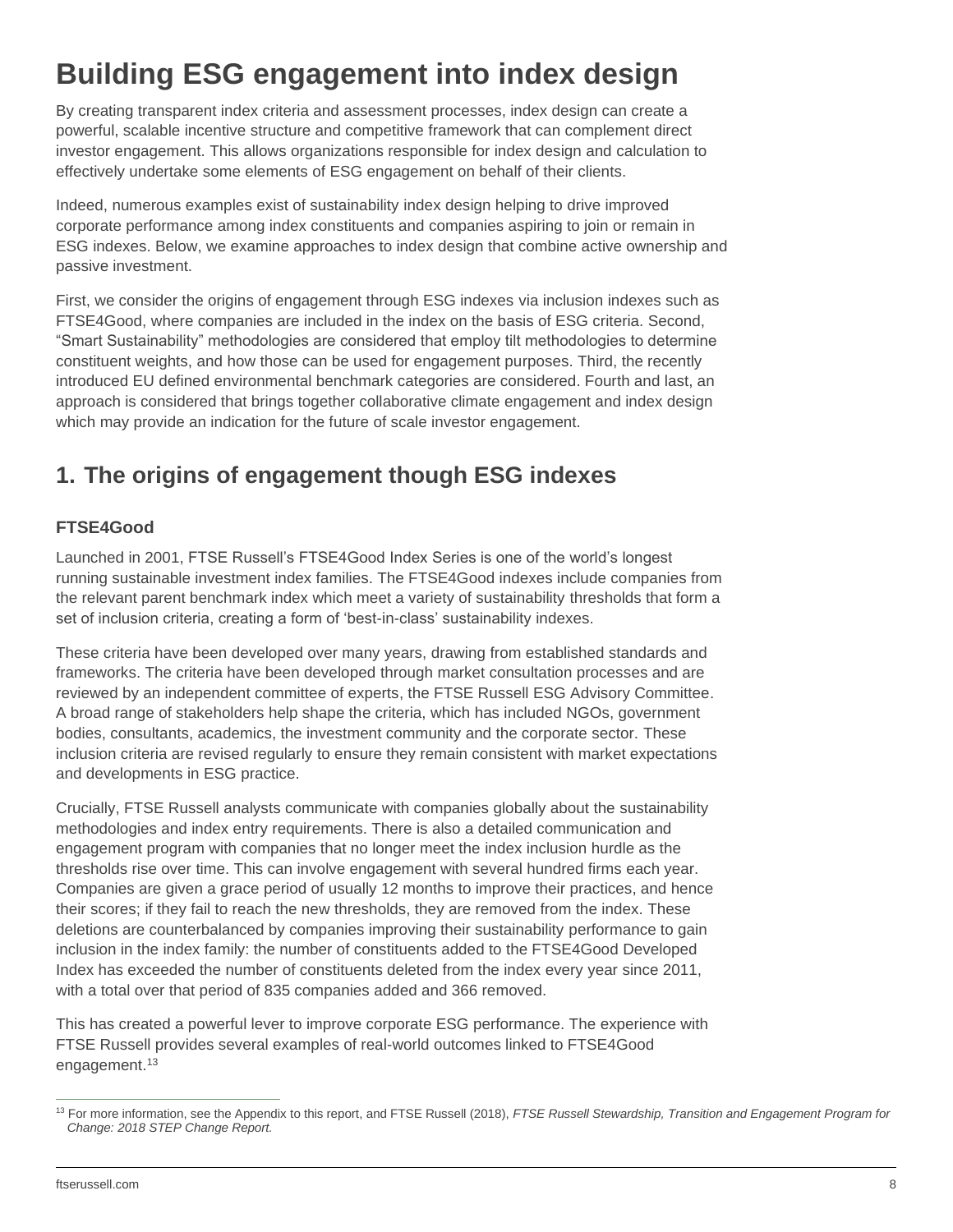#### **Breast milk substitute marketing**

The marketing of breast-milk substitutes (BMS), especially in developing countries, has been a subject of controversy for many years, with the two sides of the debate – food industry giants and NGOs – at an impasse.

In 2010, FTSE4Good introduced new BMS marketing criteria to attempt to bridge the divide. Initially, Nestlé was the only one of the five large BMS manufacturers to move to meet the criteria, but an engagement process encouraged Danone and RB (formerly Reckitt Benckiser) to follow, creating momentum and corporate progress on a thorny ESG theme.

This example illustrates how a transparent approach to assessing companies against the sustainability criteria built into an index can support and incentivize corporate change and influence market norms.

#### **FTSE Blossom Japan and the GPIF**

FTSE Russell has supported Japan's Government Pension Investment Fund (GPIF) – the largest pension fund in the world ‒ to help improve stewardship and corporate governance practices among listed Japanese companies. This work has been through the FTSE Blossom Japan Index, an industry-neutral benchmark that comprises Japanese companies which demonstrate strong sustainability practices. The index encourages improvements in corporate disclosure and sustainability performance, with companies required to meet international standards to gain inclusion. GPIF, alongside other a number of other investors, are clients of this index.

Given its level of visibility in Japan due to the clients using it, the Blossom Japan Index generates significant engagement and dialogue with Japanese companies and, importantly, catalyzes action from companies seeking to improve their practices to qualify for inclusion. The recent announcement in December 2020 that small cap Japanese companies are now eligible is expected to further extend this engagement.

#### **Partnering with local stock exchanges**

National stock exchanges have worked with FTSE Russell to develop local-market versions of the FTSE4Good Index, using sustainability indexes to drive economy-wide engagement.

One of the first such collaborations came in 2014, when Bursa Malaysia and FTSE launched the FTSE4Good Bursa Malaysia Index. That was followed by South Africa's Johannesburg Stock Exchange's FTSE/JSE Responsible Investment Index series, launched in 2015. Two years later, the Taiwan Stock Exchange helped develop the FTSE4Good TIP Taiwan ESG Index.

Membership of such indexes can help companies to improve their ESG practices and their disclosure, potentially attracting international capital. If a significant domestic asset owner also allocates capital to such an index, the incentive to comply with index requirements becomes greater.

#### **Academic investigation into index engagement**

Academic research has found that the FTSE4Good index series has had a material impact on the sustainability practices of companies within the index through raising the inclusion requirements over time.

For example, research by the University of Edinburgh Business School found that engagement by FTSE and the threat of expulsion from the FTSE4Good index doubled the probability that a firm failing to meet the environmental management criteria would comply within a three year period if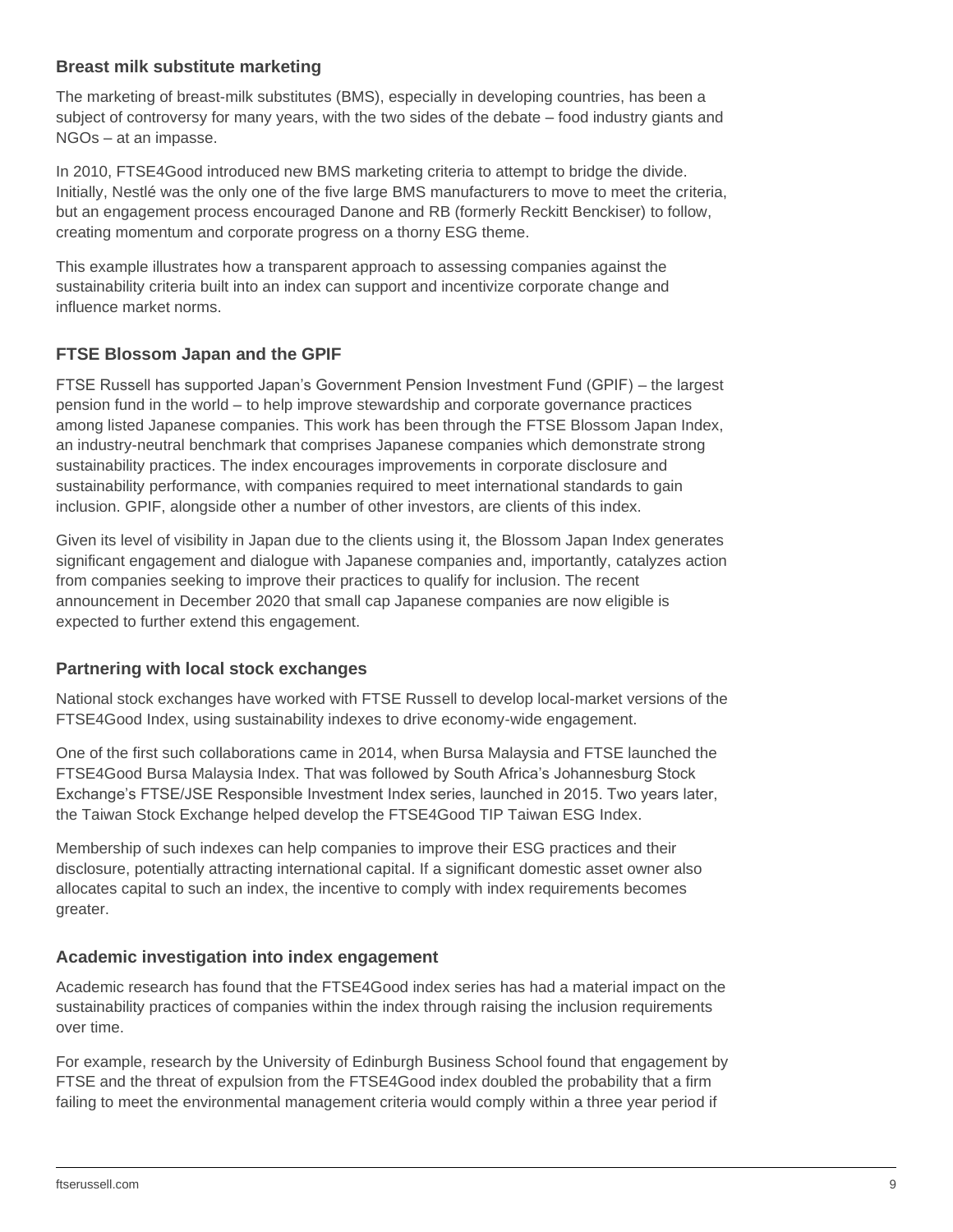they were engaged. <sup>14</sup> Another study, from the University of Nottingham, found companies adjusting their behavior in response to the index criteria. This study found that engagement based on index inclusion criteria was a catalyst for internal sustainability champions within the investee companies to advance the agenda.<sup>15</sup>

### <span id="page-9-0"></span>**2. The potential for "Smart Sustainability" or tilted indexes to be used for engagement**

The growth of smart-beta investing has been a clear theme within asset management over the last decade. This is an approach to passive index construction that weights or selects index components on metrics other than market capitalization  $-$  such as size or value  $-$  to achieve diversified portfolios with exposure to historically rewarded risk premia. Smart Sustainability refers to the integration of objectives concerned with exposure to rewarded factors with sustainable investment considerations via the index or portfolio construction process. A natural evolution of this approach is to apply such techniques to the construction of portfolios that are solely concerned with sustainable investment outcomes. This is in contrast to exclusionary approaches and has important implications for preserving essential engagement links between a companies' actions and its representation in any resulting index.

FTSE Russell's latest annual survey of institutional asset owners found that 58% of asset owners globally anticipate applying sustainability considerations to smart beta strategies, up from 44% in 2019.<sup>16</sup> Of particular note was the survey finding that respondents are increasingly viewing smartbeta allocations as more akin to traditional active rather than passive strategies, as the weighting process allows for divergence from the benchmark, based on predefined rules.

For example, FTSE Russell's Smart Sustainability Index Series takes account of a number of sustainability factors in its index design.<sup>17</sup> Specifically, it weights constituents according to their carbon efficiency, fossil fuel reserves and green revenues in addition to traditional style factor exposures.

Transparency around these rules and engagement with companies within the underlying benchmark index provide a means by which smart-beta index construction can help drive improved corporate sustainability performance.

### <span id="page-9-1"></span>**3. Using the EU Climate Transition and Paris-aligned benchmarks for engagement purposes**

Ultimately, while investors can encourage improved corporate ESG performance, it is policy and regulation that set the context in which businesses operate and which define minimum standards on issues such as climate change, plastics pollution or labor rights. With its Sustainable Finance workstream, the European Commission is taking a broad approach to regulatory intervention, using financial markets tools and techniques to influence investment flows.

Its taxonomy for sustainable activities, published in June 2020, builds on industry classification techniques used by investors to categorize the economic activities in which companies

<sup>&</sup>lt;sup>14</sup> Craig Mackenzie, William Rees and Tatiana Rodionova (2013), "Do Responsible Investment Indices Improve Corporate Social Responsibility? FTSE4Good's Impact on Environmental Management", *Corporate Governance,* 

Volume 21, Issue 5, pages 495-512.

<sup>15</sup> Catharina Henrike Slager (2012), *[SRI indices and responsible corporate behaviour: a study of the FTSE4GOOD index](http://eprints.nottingham.ac.uk/13709/1/575493.pdf)*. PhD thesis, University of Nottingham.

<sup>&</sup>lt;sup>16</sup> "FTSE Russell 2020 survey finds 58% of asset owners globally anticipate applying sustainability considerations to smart beta strategies, up from 44% in 2019", press release, FTSE Russell, 6 August 2020.

<sup>&</sup>lt;sup>17</sup> See Ground Rules, **FTSE Smart Sustainability Index Series v.16.**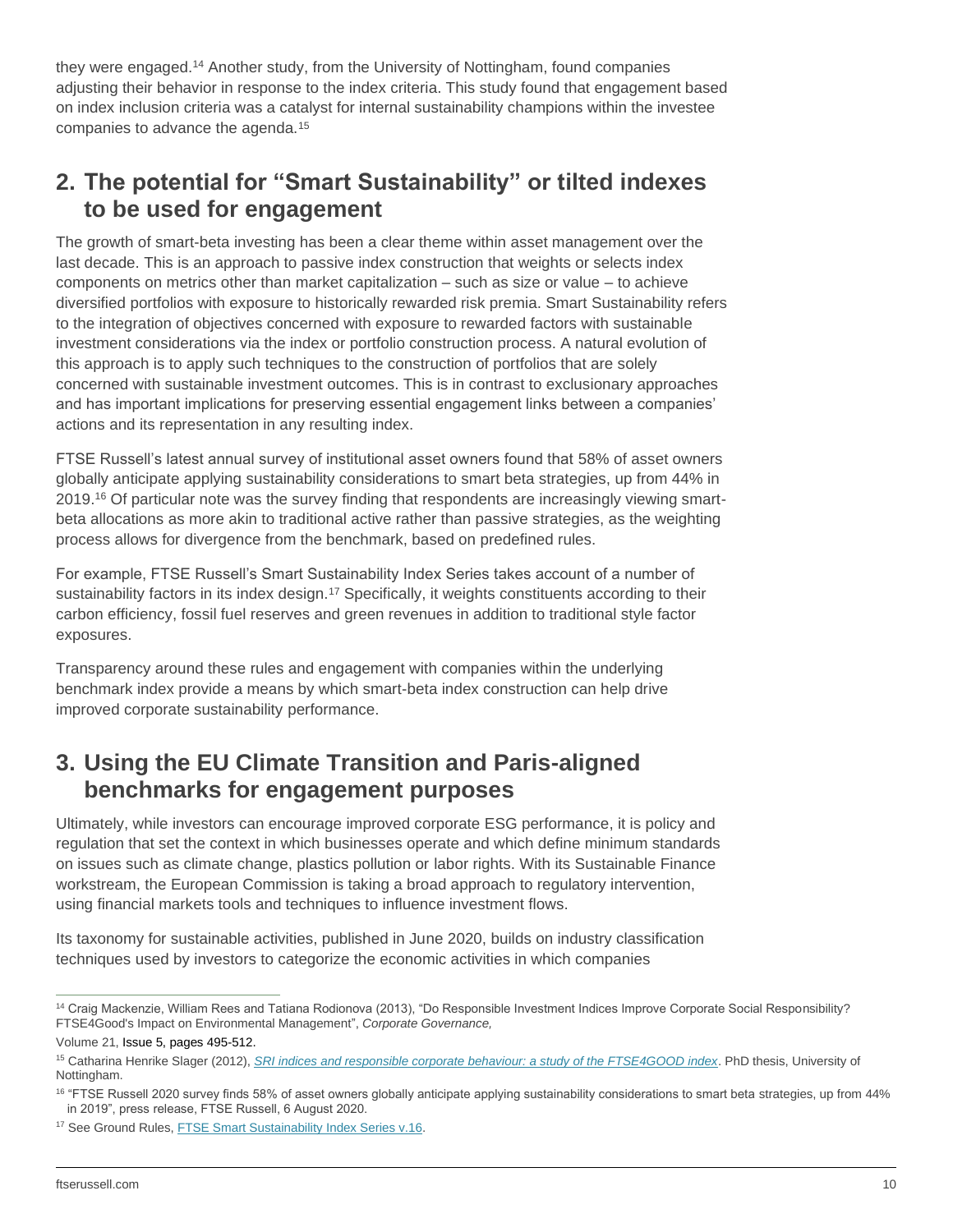participate.<sup>18</sup> The taxonomy identifies those activities which are deemed to contribute to the EU's environmental objectives, with the goal of encouraging investment towards those activities. There is significant alignment with certain global market-based classification systems such as the FTSE Russell Green Revenues Classification System.<sup>19</sup>

Similarly, the EU has produced minimum requirements for climate change benchmarks in an attempt to impose some consistency and rigor on an important part of financial market infrastructure, initially relating to taking action on climate change. In a regulation adopted in June 2020, it sets out minimum standards that two benchmarks – EU Climate Transition benchmarks and EU Paris-aligned Benchmarks – should meet.<sup>20</sup>

The Paris-aligned Benchmark is the more ambitious of the two, requiring a 50% carbon-intensity reduction compared with the investible universe, while the Climate Transition benchmark must deliver at least a 30% reduction. In addition, the index constituents should collectively deliver an average 7% year-on-year annual reduction. To avoid the creation of climate indexes that deliver reductions by simply excluding large-emitting sectors, the weights of highly climate-exposed sectors must reflect those of the investible universe.

The benchmark design process includes a number of elements that should help drive improved performance. It provides a four-year grace period before companies need to phase in measurements of their Scope 3 emissions. It allows for increased weighting towards companies based on their decarbonization objectives. And the minimum requirements for inclusion will be reviewed every three years to take into account market developments and technological and methodological advances. 21, <sup>22</sup>

The EU's approach is designed to encourage capital to flow towards companies that are aligned with its environmental objectives and, implicitly, away from those that are not, thus impacting their cost of capital. However, to have a meaningful impact on capital costs, those flows will have to be substantial. To what extent these indexes can achieve this alone is perhaps questionable.

To achieve real world impact, there is a need for corporate engagement to be a fundamental part of these processes. Companies need to understand the criteria for inclusion and exclusion; if they do not, the potential for any of these indexes (whether designed by policymakers or index providers) to exert influence on corporate behavior is reduced.

### <span id="page-10-0"></span>**4. Taking collaborative engagement and index design to the next level ‒ the Transition Pathway Initiative**

The Transition Pathway Initiative (TPI) offers just such an example of combining corporate engagement with index design. The TPI was set up in 2017 by asset owners to help assess the alignment of their portfolios with the goals of the Paris Agreement and to drive emissions reductions from portfolio companies. As of November 2020, it comprises 90 investors globally who have pledged their support, jointly representing \$22.8 trillion in combined Assets under management/advice. In addition, it provides a central part of the data and analysis for the Climate Action 100+ initiative, which brings together investors managing more than \$50 trillion in assets in

<sup>&</sup>lt;sup>18</sup> [Regulation \(EU\) 2020/852](https://eur-lex.europa.eu/legal-content/EN/TXT/?uri=CELEX:32020R0852) of the European Parliament and of the Council of 18 June 2020 on the establishment of a framework to facilitate sustainable investment and amending Regulation (EU) 2019/2088.

<sup>19</sup> FTSE Russell 2020, *[Sizing the green economy: Green Revenues and the EU taxonomy](https://www.ftserussell.com/research/sizing-green-economy-green-revenues-and-eu-taxonomy)*.

<sup>&</sup>lt;sup>20</sup> [Commission Delegated Regulation \(EU\) of 17.7.2020](https://ec.europa.eu/finance/docs/level-2-measures/benchmarks-delegated-act-2020-4757_en.pdf) supplementing Regulation (EU) 2016/1011 of the European Parliament and of the Council as regards minimum standards for EU Climate Transition Benchmarks and EU Parisaligned Benchmarks.

<sup>&</sup>lt;sup>21</sup> Yang, W. Gunthorp, P. and Harris, D. et al (2020), "Deconstructing Paris Aligned Benchmarks". FTSE Russell Research Paper: https://www.ftserussell.com/research/ftse-russell-study-eu-paris-aligned-benchmarks.

<sup>22</sup> State Street Global Advisors (2020), *[Insights, Environmental, Social & Governance \(ESG\): EU Climate Benchmarks: A Guide.](https://www.ssga.com/content/dam/ssmp/library-content/pdfs/insights/eu-climate-benchmarks-a-guide.pdf)*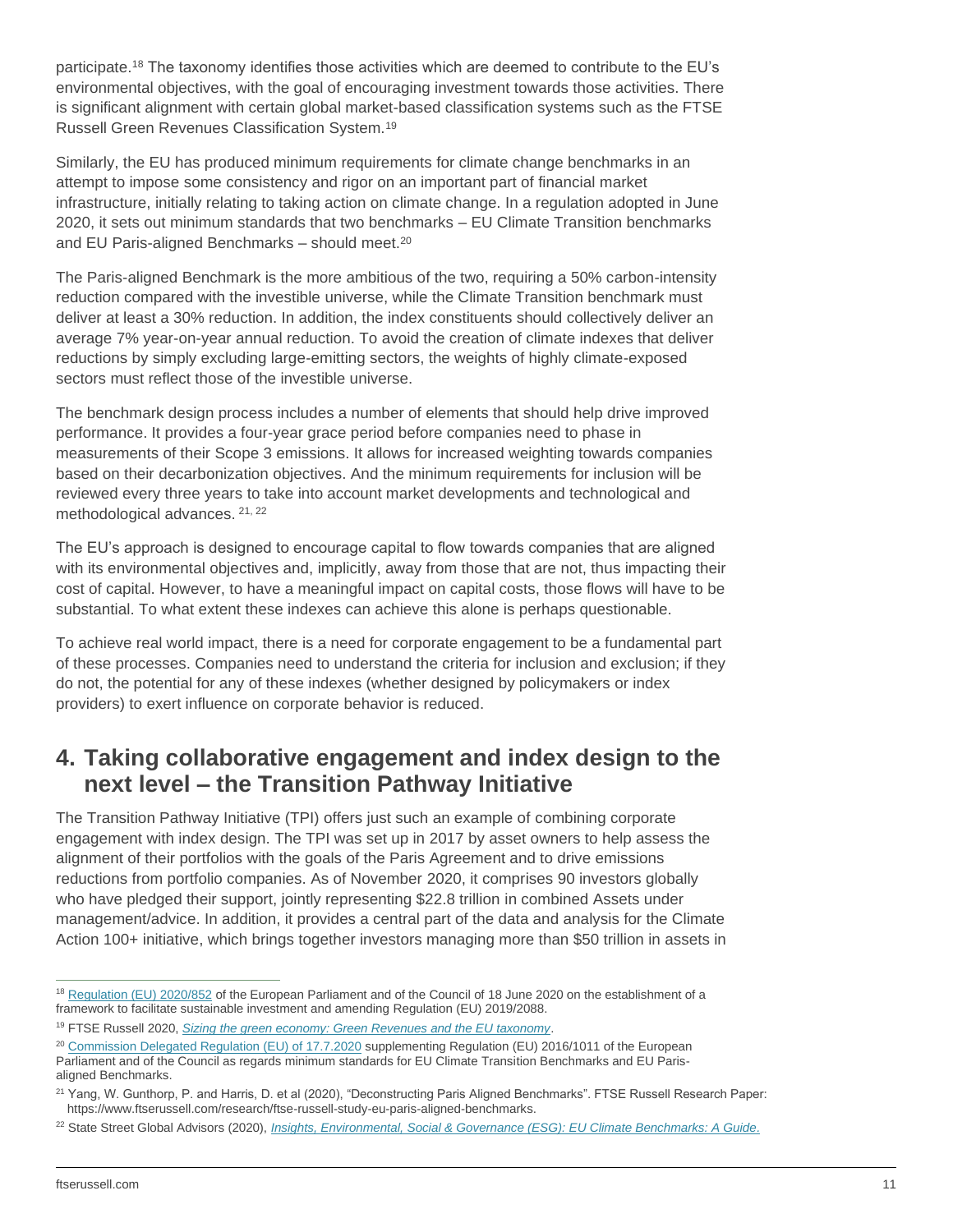a collaborative engagement to encourage the world's largest corporate emitters to take action on climate change.

Using publicly disclosed corporate information sourced and provided by FTSE Russell, the TPI's data partner, the TPI evaluates and tracks the companies' carbon management, their risks and opportunities related to the low-carbon transition, and their alignment with the reductions needed to meet national and international climate targets. This analysis is distilled into a tool that provides a transparent, comparable assessment of a company's preparedness for the low-carbon transition.

The analysis is made publicly available via the TPI's academic partner, the Grantham Research Institute on Climate Change and the Environment at the London School of Economics and Political Science. This is important in that it allows companies to easily see and understand how they, and their peers, are ranked. It also provides the wider market with access to the TPI data.

To supplement this tool, FTSE Russell recently, in partnership with TPI, launched the FTSE TPI Climate Transition Index. The index, which at launch the Church of England Pension Board announced it would use for its core passive equity fund, uses TPI data to adjust the weights of companies in the underlying FTSE Developed Index, according to their performance against five criteria: fossil fuel reserves; carbon emissions; green revenues; TPI management quality; and TPI carbon performance.

The index does not exclude entire sectors, and it offers a pathway for inclusion if companies improve their performance – providing a platform for engagement and creating a lever for change. As Adam Matthews, Director of Ethics and Engagement for the Church of England Pensions Board & Co-Chair of the TPI said at the launch of the index: "The message is clear to all publicly listed companies: put in place targets and strategies aligned to Paris and be rewarded with inclusion in the index, or work against the long-term interests of beneficiaries and wider society, and be excluded … The index leaves open a path for any one of these excluded companies to transition in line with the Paris Agreement and claim their place in the index at a later date."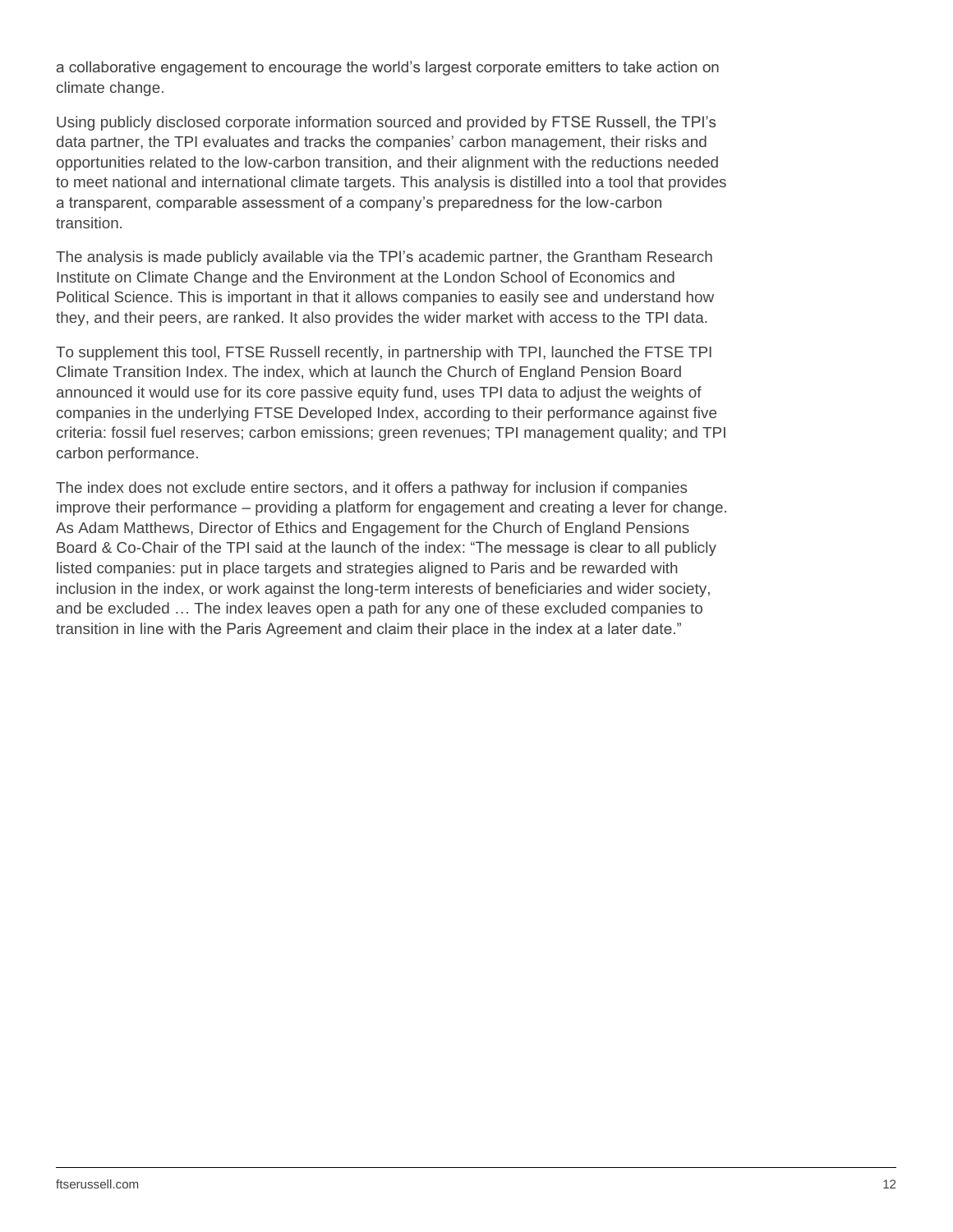# <span id="page-12-0"></span>**Conclusion**

As this paper demonstrates, sustainability and climate indexes offer the potential through their design for efficient and impactful 'virtual' engagement across entire markets. As capital continues to flow into ESG indexes, their inclusion or exclusion of particular companies can in turn drive meaningful investment flows into sustainability leaders, and away from laggards.

By clearly and transparently communicating both inclusion and weighting criteria, such indexes can encourage companies to improve their sustainability performance: indeed, there is clear evidence of this effect, from experiences with the FTSE4Good index series. As more investors back indexes such as that developed for the TPI, which link to and reinforce established corporate engagement initiatives, real-world outcomes can be generated in ways that were unimaginable only a few years ago.

Indeed, such engagement can generate measurable environmental (and social) impact, potentially on a much larger scale than can be achieved by more targeted impact investment strategies.

Clearly, passive investment is no longer incompatible with corporate engagement. We would go further. Passive investment may become one of the most important mechanisms to drive marketwide changes towards a more sustainable world.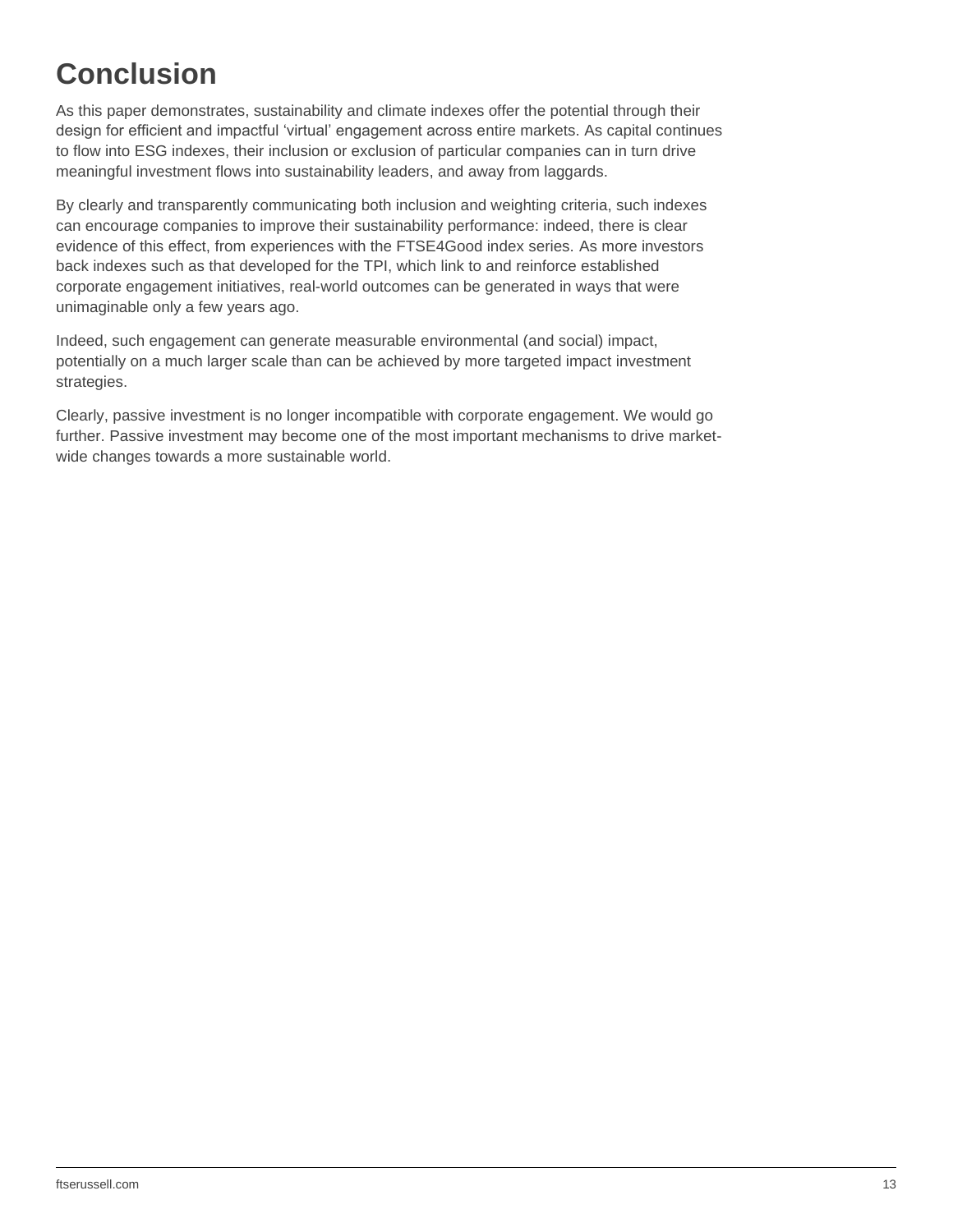# <span id="page-13-0"></span>**Bibliography**

- CREATE/DWS (2019), *Passive Investing 2019: The rise of stewardship.*
- CREATE/DWS (2020), *Passive Investing 2020: Addressing climate change in investment portfolios.*
- Department for Business, Innovation and Skills (2012), *[The Kay review of UK equity markets](http://www.bis.gov.uk/assets/biscore/business-law/docs/k/12-917-kay-review-of-equity-markets-final-report.pdf)  [and long-term decision making.](http://www.bis.gov.uk/assets/biscore/business-law/docs/k/12-917-kay-review-of-equity-markets-final-report.pdf)*
- Elroy Dimson, University of Cambridge and London Business School, Oguzhan Karakas, Boston College, Xi Li, Temple University (2015), "Active Ownership", Review of Financial Studies (RFS), Volume 28, Issue 12, pp. 3225-3268, 2015.
- Federal Reserve Bank of Boston (2020), The Shift from Active to Passive Investing: Risks to Financial Stability?
- FTSE Russell (2018), *Stewardship, Transition and Engagement Program for Change, 2018 STEP Change report.*
- FTSE Russell (2020), *[Sizing the green economy: Green Revenues and the EU taxonomy](https://www.ftserussell.com/research/sizing-green-economy-green-revenues-and-eu-taxonomy)*
- FTSE Russell (2020), *Target sustainability.*
- Harris, D.E. (2020), Passive-Aggressive or Just Engaged: New Active Ownership Approaches through Benchmarks. Cambridge University Press "Making the Financial System Sustainable" Edited by P. G. Fisher.
- The High-Level Expert Group on Sustainable Finance (2018), *[Financing a sustainable](https://ec.europa.eu/info/sites/info/files/180131-sustainable-finance-final-report_en.pdf)  [European economy.](https://ec.europa.eu/info/sites/info/files/180131-sustainable-finance-final-report_en.pdf)*
- Mackenzie, C., Rees, W. and Rodionova, T. (2013), "Do Responsible Investment Indices Improve Corporate Social Responsibility? FTSE4Good's Impact on Environmental Management", Corporate Governance, Volume 21, Issue 5, pages 495-512.
- Robeco (2018), *The truth about sustainability investing.*
- PRI (2018), How ESG engagement creates value for investors and companies.
- PRI (2019), *How can a passive investor be a responsible investor?*
- PRI (2020), *ESG and passive investment strategies signatory consultation results.*
- Schroders (2018), Index-based ESG strategies: key things to watch for.
- Scientific Beta (2020), ESG Engagement and Divestment: Mutually Exclusive or Mutually Reinforcing?
- Slager, C. (2012), *[SRI indices and responsible corporate behaviour:](http://eprints.nottingham.ac.uk/13709/1/575493.pdf) a study of the [FTSE4GOOD index](http://eprints.nottingham.ac.uk/13709/1/575493.pdf)*. PhD thesis, University of Nottingham.
- State Street Global Advisors (2020), *[Insights, Environmental, Social & Governance \(ESG\):](https://www.ssga.com/content/dam/ssmp/library-content/pdfs/insights/eu-climate-benchmarks-a-guide.pdf)  [EU Climate Benchmarks: A Guide.](https://www.ssga.com/content/dam/ssmp/library-content/pdfs/insights/eu-climate-benchmarks-a-guide.pdf)*Yang, W. Guthorp, P. and Harris, D.E. (2020), "Deconstructing Paris Aligned Benchmarks". FTSE Russell Research Paper: https://www.ftserussell.com/research/ftse-russell-study-eu-paris-aligned-benchmarks